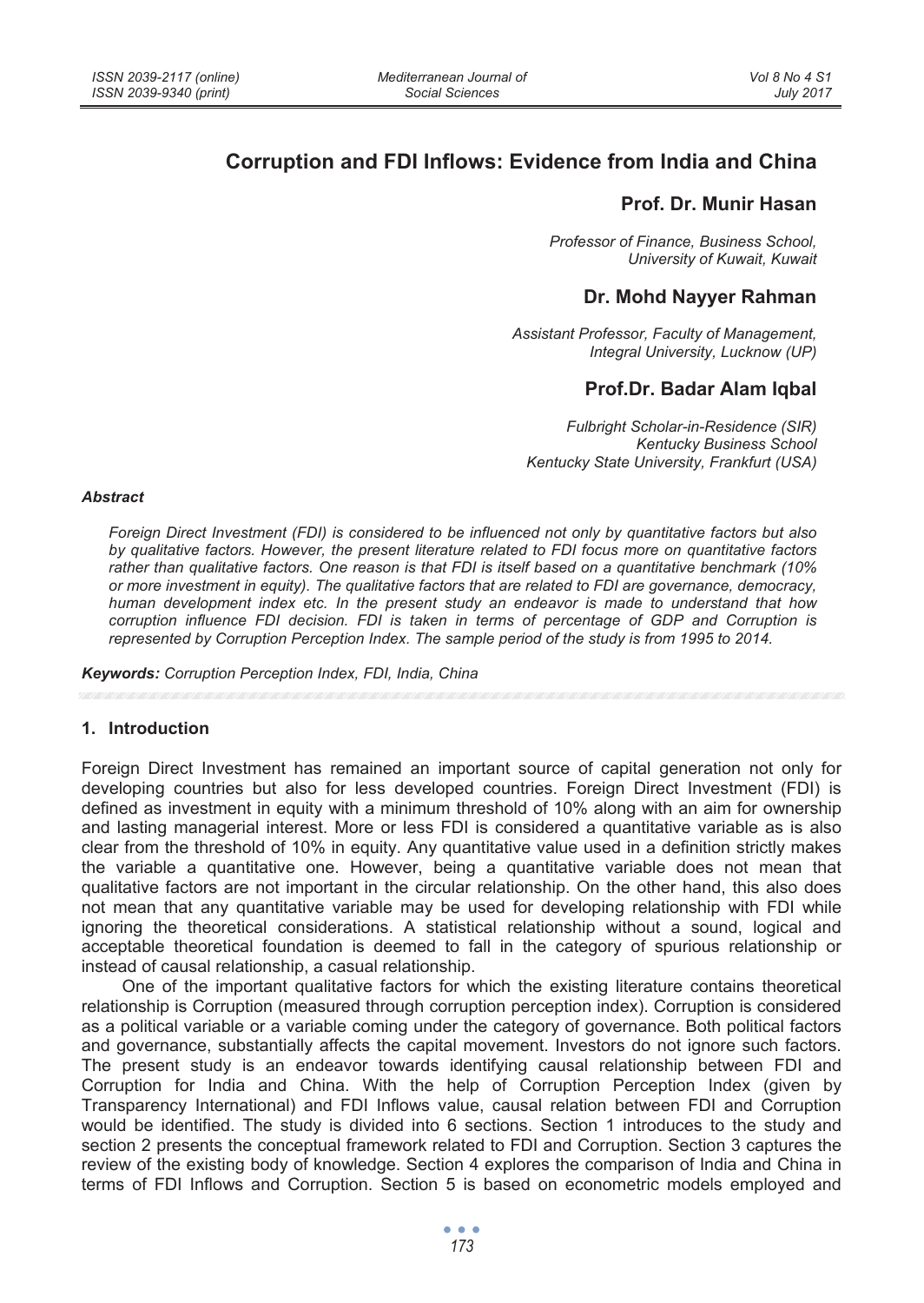econometric results, respectively. The study concludes in Section 6.

### **2. Conceptual Framework**

### *2.1 Foreign Direct Investment*

FDI is defined as "an investment that is made to acquire a lasting management interest (usually 10 % of voting stock) in an enterprise and operating in a country other than that of the investors" (Jhingam, 2008; World Bank, 1996; Sen, 1995). FDI has both stock and flow concept. However, in the international finance studies focus remains on flow concept as it gives a timely picture of investment in the host country. The different modes of FDI include Greenfield Investments, Mergers & Acquisitions and Joint Ventures. The supposed to be determinants of FDI includes size of the economy, inflation, political stability, exchange rate mechanism, trade openness, economic growth etc. Overall most of the macro economic variables are considered potential determinants of FDI. The common motives of FDI include market seeking, resource seeking and efficiency seeking. The theories of FDI that explains the present and past behaviour includes Classic FDI Theory (Hymer, 1960; Kindleberger, 1969), Internalisation and Transactions Cost Theory (Buckley and Casson, 1976), Location Theory (Vernon, 1966) and Eclectic Paradigm Theory (Dunning, 1977, 1988). FDI is also related to Crowding In effect and Crowding Out effect in an economy. Surprisingly, FDI is also considered by few as a necessary evil due to the fact that a country facing low domestic investment has no option but to rely on foreign investment.

### *2.2 Corruption*

Corruption is considered by all as not only morally incorrect but also an indicator of economic inequality and a negative factor from the point of view of governance. Corruption is used as a highend political issue to mobilize voters and to change the powerful regime of countries. Corruption may be both good and bad for the multi-national corporations depending on time and objective as well as certain other factors. CPI Score relates to perceptions of the degree of corruption as seen by business people and country analysts and ranges between 10 (highly clean) and 0 (highly corrupt).

### **3. Review of Literature**

Developing a relationship between FDI and Corruption should first aim at a causal relationship but that is scarce in the literature. However, identifying specific impact of Corruption on FDI has gained prominence in recent years due to availability of data on corruption by Transparency International. Habib and Zurawicki (2002) stated that corruption does not seem to deter FDI in absolute terms forcing on the fact that despite corruption countries have received good FDI Inflows (e.g. China, Brazil, Mexico). Corruption can be considered as an important explanatory variable under the category of attractiveness of a location. Corruption is considered both illegal and improper by United Nations (Malta Conference, 1944). In the present times, the quantification of corruption has been in the form of corruption perception index presented by Transparency International. It has been identified that corruption is widespread in case the political leadership enjoys unrestricted and unquestioned power (Tanzi, 1998). It has also been observed that corruption prevents development of fair and efficient market conditions that are paramount for a free market economy (Boatright, 2000).

A number of studies have supported the view that there exists a negative relationship between corruption and FDI where corruption is the corruption perception index (Wei, 2000; Busse et al., 1996). On the contrary, few authors have argued that these results are not consistent by observing that no significant negative relationship was found between FDI and Corruption (Hines, 1995; Wheeler & Mody, 1992). Drabek and Payne (1999) observed a negative relationship between nontransparencies (which included corruption) on FDI but here the corruption was within a composite variable. The behaviour of individual variable may differ from a composite variable. Based on three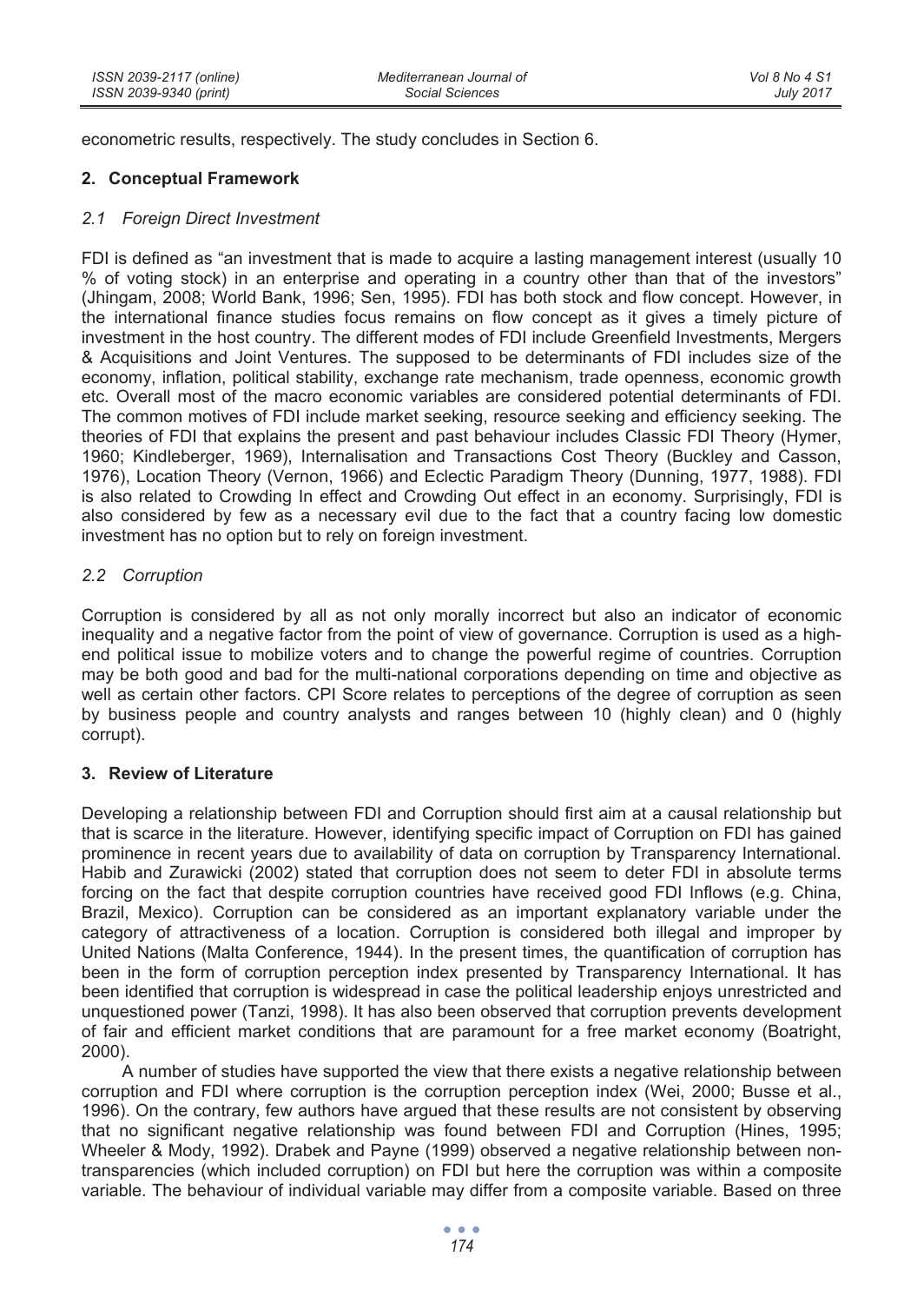| ISSN 2039-2117 (online) | Mediterranean Journal of | Vol 8 No 4 S1    |
|-------------------------|--------------------------|------------------|
| ISSN 2039-9340 (print)  | Social Sciences          | <b>July 2017</b> |

years data from a panel of 89 countries, it was concluded that corruption is serious obstacle for investment. A negative effect of corruption on FDI was found (Habib & Zurawicki, 2002).

#### **4. FDI and Corruption in India and China**

India and China comes under the category of emerging economies and have shown a promising trend in their FDI Inflows. However, the condition is better captured when FDI is seen as a factor of GDP expressed in decimal as percentage of GDP. FDI as percentage of GDP is not only normal but also its exponential relationship minimize the variances. **Annexure I** presents the variable descriptions. Figure 1 shows the FDI trends (as percentage of GDP) for India and China. An analysis of figure 1 gives a clear impression that there is a negative correlation between FDI Inflows of India and China for the sample period of 1995 to 2014. The sample period is selected as both variables FDI and CPI are available and before 1995, CPI scores are not available. FDI Inflows of India as percentage of GDP is increasing over the period and has fallen only after 2008 and from 2010, it has recovered but without achieving the top values of 2009. Strangely, for China, FDI as percentage of GDP has been falling from 1995 to 2014. This is in the backdrop of emerging slowdown in the economy due to which the GDP growth rate of China is decreasing. With the help of scatter plot an attempt is made to delve into the deeper relationship presented in Figure 2.



**Figure 1.** FDI Inflows for India and China **Source:** Prepared by the author



**Figure 2.** Scatter Plot for FDI of India and China **Source:** Prepared by the author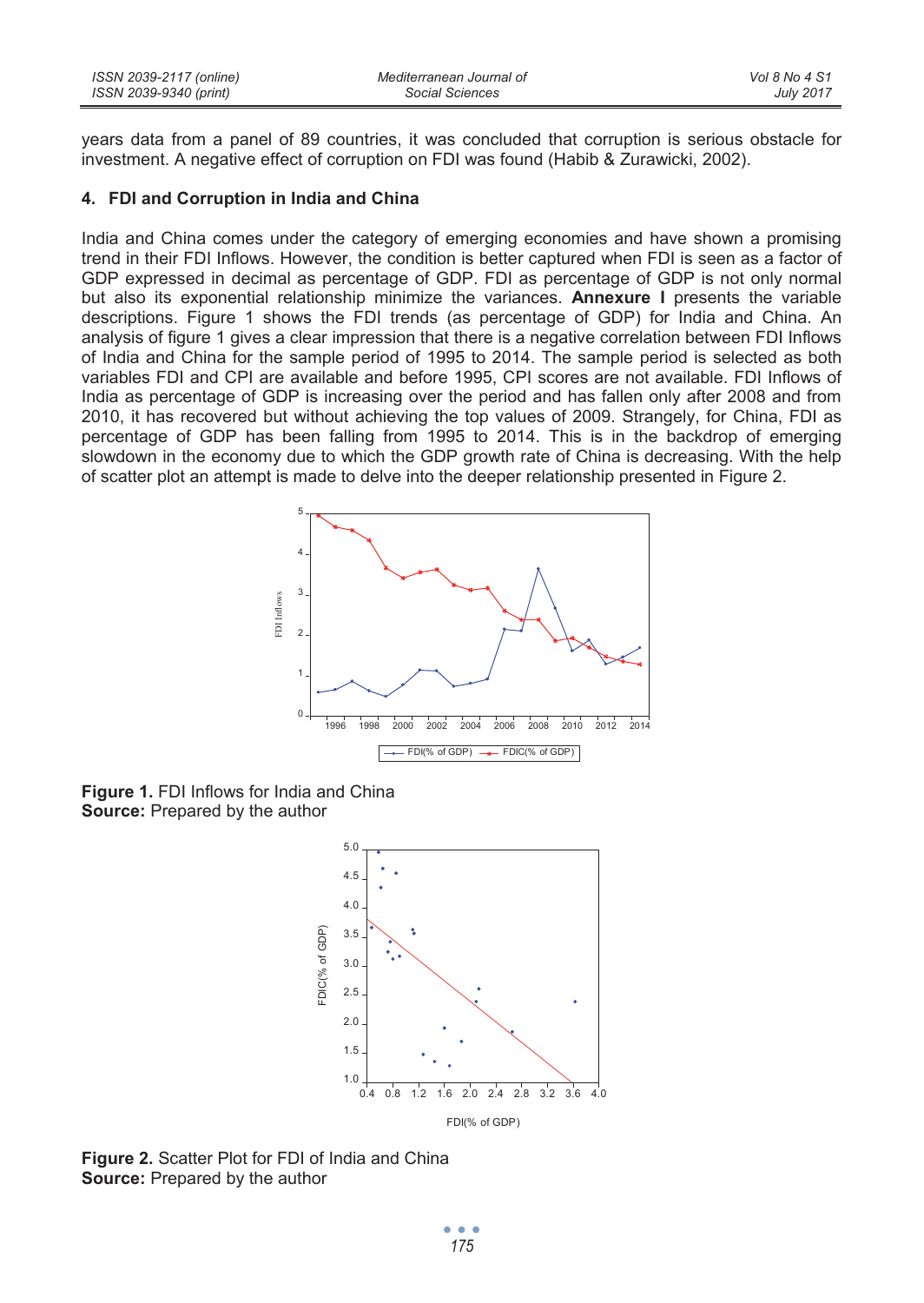| ISSN 2039-2117 (online) | Mediterranean Journal of | Vol 8 No 4 S1    |
|-------------------------|--------------------------|------------------|
| ISSN 2039-9340 (print)  | Social Sciences          | <b>July 2017</b> |

The scatter plot of FDI for India and China shows the scattering of the observations. A regression fitted line is also put in to identify the plausible linkages between the two series. From figure 2, it is clear that there appears to be an inverse trend between FDI of India and China.

With respect to Corruption, Corruption Perception Index (CPI) ranking is globally very important for comparison. The lower the rank the more corrupt the nation is. In this regard, Table 1 presents the ranking of India and China. Transparency International is credited to develop this indicator but the ranking by the company is available only from 1996.**Annexure II** shows the data sets used in the study. Thus, no ranking is observed for 1995. For China from 1996 to 2000, the ranking has deteriorated meaning thereby that it became more corrupt. The same trend had continued from 2001 to 2005. However, from 2006 onwards the deterioration in China on the index was much worse in the sense that in 2014 it reached to 100 and finally settled at 83 in 2015. On the other hand, India has performed better in CPI. From 1996 to 2000, the ranking deteriorated from 46 to 69. From 2001 to 2005, it again deteriorated from 71 to 88. It reached to 85 in 2014 and finally settled at 76 but never touched the figure of 100 like China.

| Year | China     | India     |
|------|-----------|-----------|
| 1995 | <b>NA</b> | <b>NA</b> |
| 1996 | 50        | 46        |
| 1997 | 41        | 45        |
| 1998 | 52        | 66        |
| 1999 | 58        | 72        |
| 2000 | 63        | 69        |
| 2001 | 57        | 71        |
| 2002 | 59        | 71        |
| 2003 | 66        | 83        |
| 2004 | 71        | 90        |
| 2005 | 78        | 88        |
| 2006 | 70        | 70        |
| 2007 | 72        | 72        |
| 2008 | 72        | 85        |
| 2009 | 79        | 84        |
| 2010 | 78        | 97        |
| 2011 | 75        | 95        |
| 2012 | 80        | 94        |
| 2013 | 80        | 94        |
| 2014 | 100       | 85        |
| 2015 | 83        | 76        |

**Table 1:** Ranking as per Corruption Perception Index

**Source:** Transparency International

The Corruption Perception Index scores are the raw data for the study. Figure 3 is an attempt to capture the trends in CPI scores for both India and China. The scores were previously measured on a scale of 10 by Transparency International but later on the scale was changed to the base of 100. For the objective of symmetry, the base of 10 was selected for the scores and any data on the scale of 100 was transformed into the base of 10. From figure 3, it is crystal clear that the scores of both countries has an increasing trend. A low score means a high corruption and thus both India and China are witnessing increased corruption levels. Though from the figure it is clear that the level of corruption in China (CPIC) is more than India (CPI) but the margin is not large, though significant.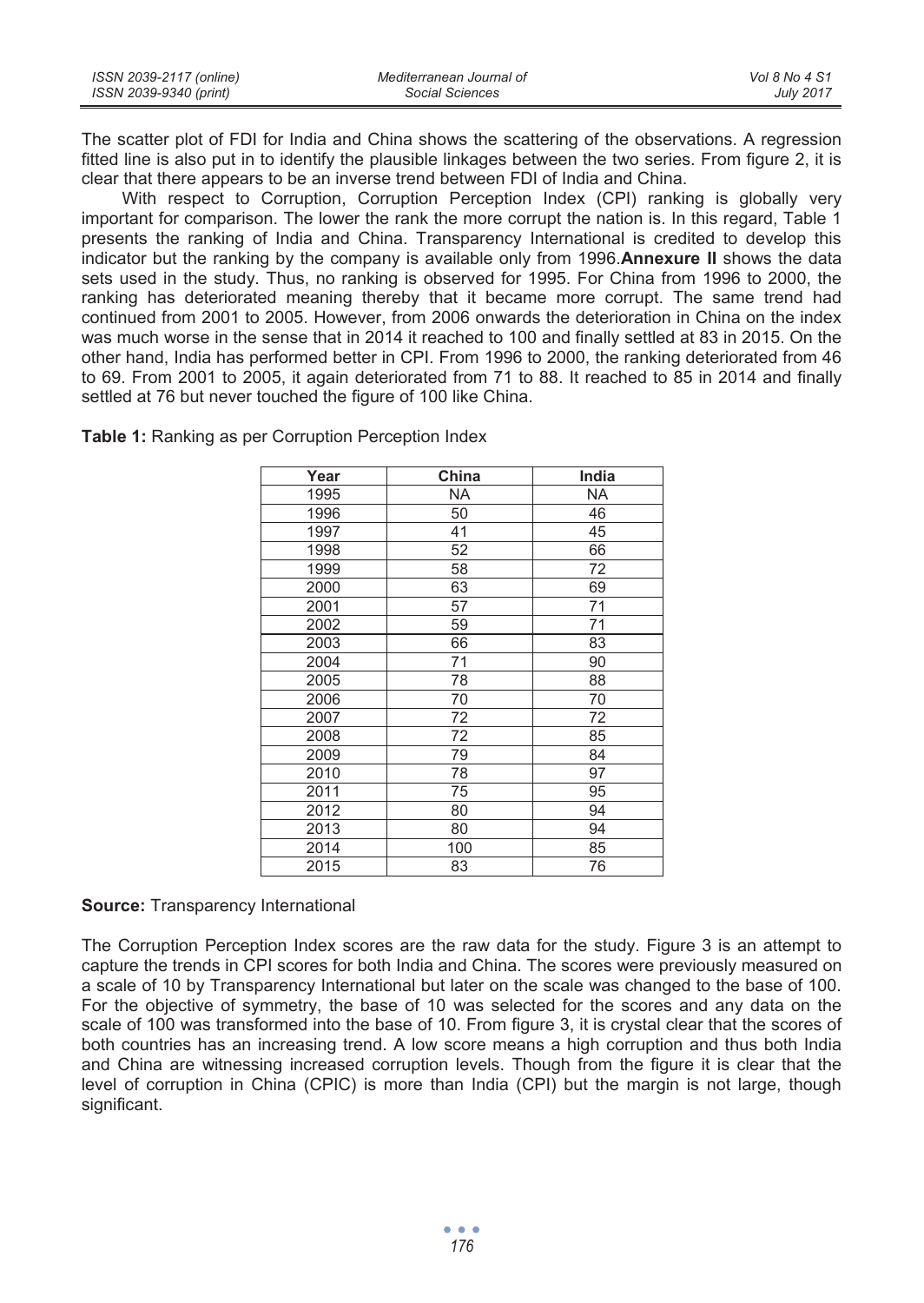

**Figure 3.** Corruption Perception Index of India and China **Source:** Prepared by the author

Moving on to the analysis of India, a scatter plot (Figure 4) is developed for FDI and CPI scores. The observations are scattered in way that shows a direct relation between the two, that is, as the CPI score (CPI) increases FDI also increases. A high score means a low corruption. Thus, it supports the theory that as corruption index scores increases indicating fall in corruption, FDI also increases. The regression fitted line identifies the direct relation between both variables for India.



**Figure 4.** Scatter Plot for India **Source:** Prepared by the author

On the other hand, for China there appears to be a contradiction to the theory of corruption. The scatter plot presented in Figure 5 for FDI (FDIC) and CPI (CPIC) of china shows the dispersion. However, the regression fitted line explains that there is an inverse relationship between FDI of China and CPI scores of China. Theoretically, this means that as CPI scores are increasing and FDI Inflows are decreasing in the country. The plausible reason for deviating from the theory may be some model misspecification while generating the regression fitted line. However, there also evidences is previous researches that shows that at times the relationship remains inconclusive. Also MNCs may get attracted to corrupt countries if it benefits their objectives.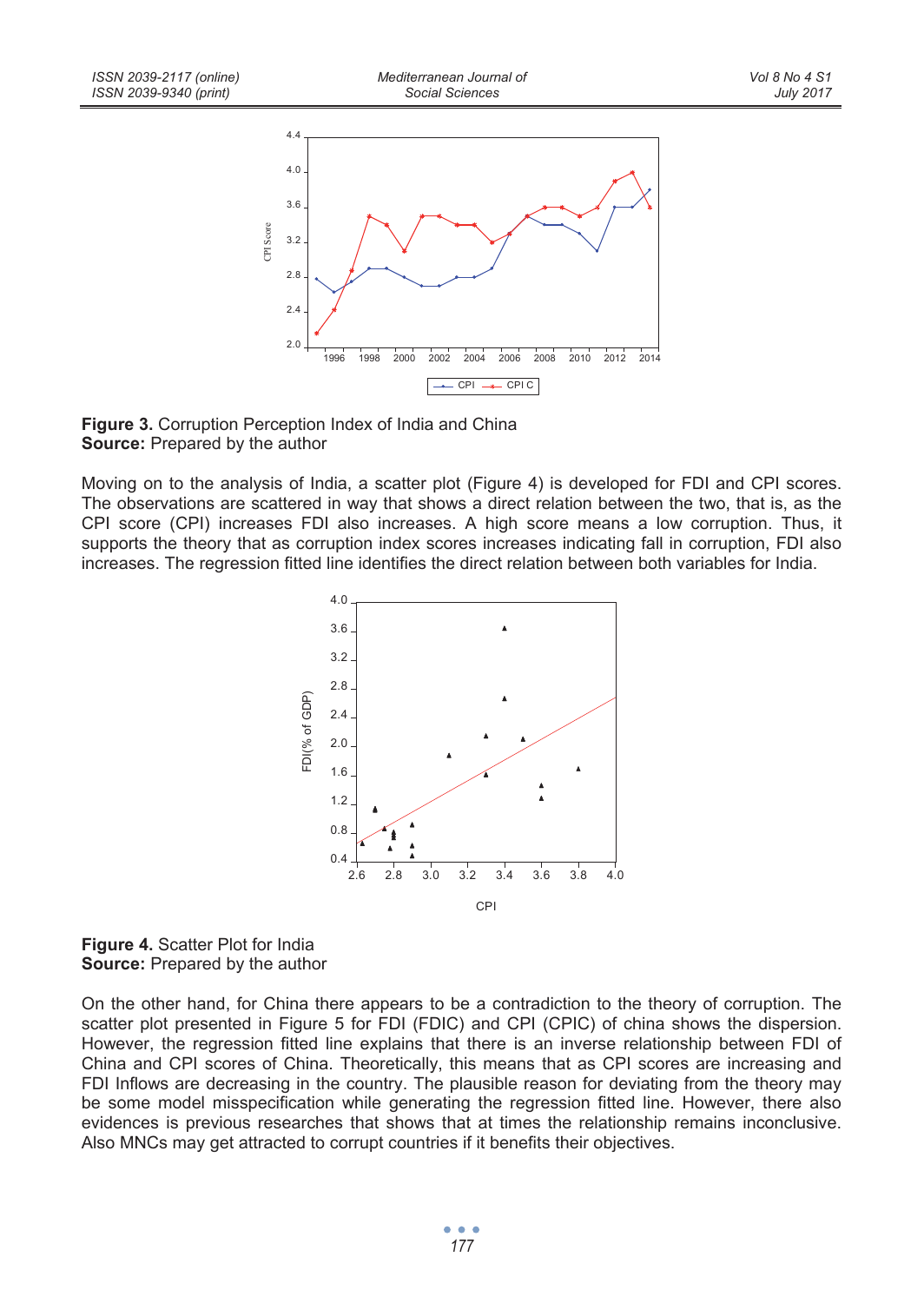

**Figure 5.** Scatter Plot for China **Source:** Prepared by the author

Table 2highlights the cross variable correlation between bilateral variables of FDI and Corruption for both India and China. From table 2 it is clear that correlation between FDI and CPI (India) is positive with a value of 0.65, which shows it to be moderate correlation. On the other hand, the correlation between the same variables for China is negative with a value of -0.86. This outcome shows that theoretical foundation for India and China are different with respect to the expected signs of the parameter.

|             | CPI         | <b>CPIC</b> | <b>FDI</b>  | <b>FDIC</b> |
|-------------|-------------|-------------|-------------|-------------|
| CPI         | 1.000000    | 0.722290    | 0.648798    | $-0.863302$ |
| <b>CPIC</b> | 0.722290    | 1.000000    | 0.629146    | $-0.808141$ |
| <b>FDI</b>  | 0.648798    | 0.629146    | 1.000000    | -0.765414   |
| <b>FDIC</b> | $-0.863302$ | $-0.808141$ | $-0.765414$ | 1.000000    |

**Table 2:** Correlation Matrix

**Source:** Output generated through Eviews9.5

### **5. Econometric Modelling and Estimation Results**

The present study utilities the existing body of knowledge related to applied time series econometrics and attempts to follow the deduction approach. Ordinary Least Squares regression will be the primary technique used for the study. The regression to be employed would be like a bilateral regression therefore it would assume no problem of autocorrelation or multicollinearity. The objective of parsimonious model is the reason for selecting OLS regression. The model specification is given in equation 1.

 $FDI_t = \theta_0 + \theta_1 CPI_t + \mu_t \dots (1)$ 

On the other hand, the specific equations for India and China are the equations 1.1 and 1.2. Two models are developed on the basis of model specification; one for India and one for China. The expected signs of the parameters are decided on the basis of theoretical foundations as well as the scatter plot output.

 $fdi_t = \beta_0 + \beta_1 cpi_t + \mu_t \ldots$  (1.1) [Model for India]  $fdic_t = \beta_0 + \beta_1 cpic_t + \mu_t \ldots$  (1.2) [Model for China] The hypotheses for the study are: H<sub>01</sub>: There is no significant impact of corruption on FDI of India. H<sub>02</sub>: There is a negative impact of Corruption on FDI of India.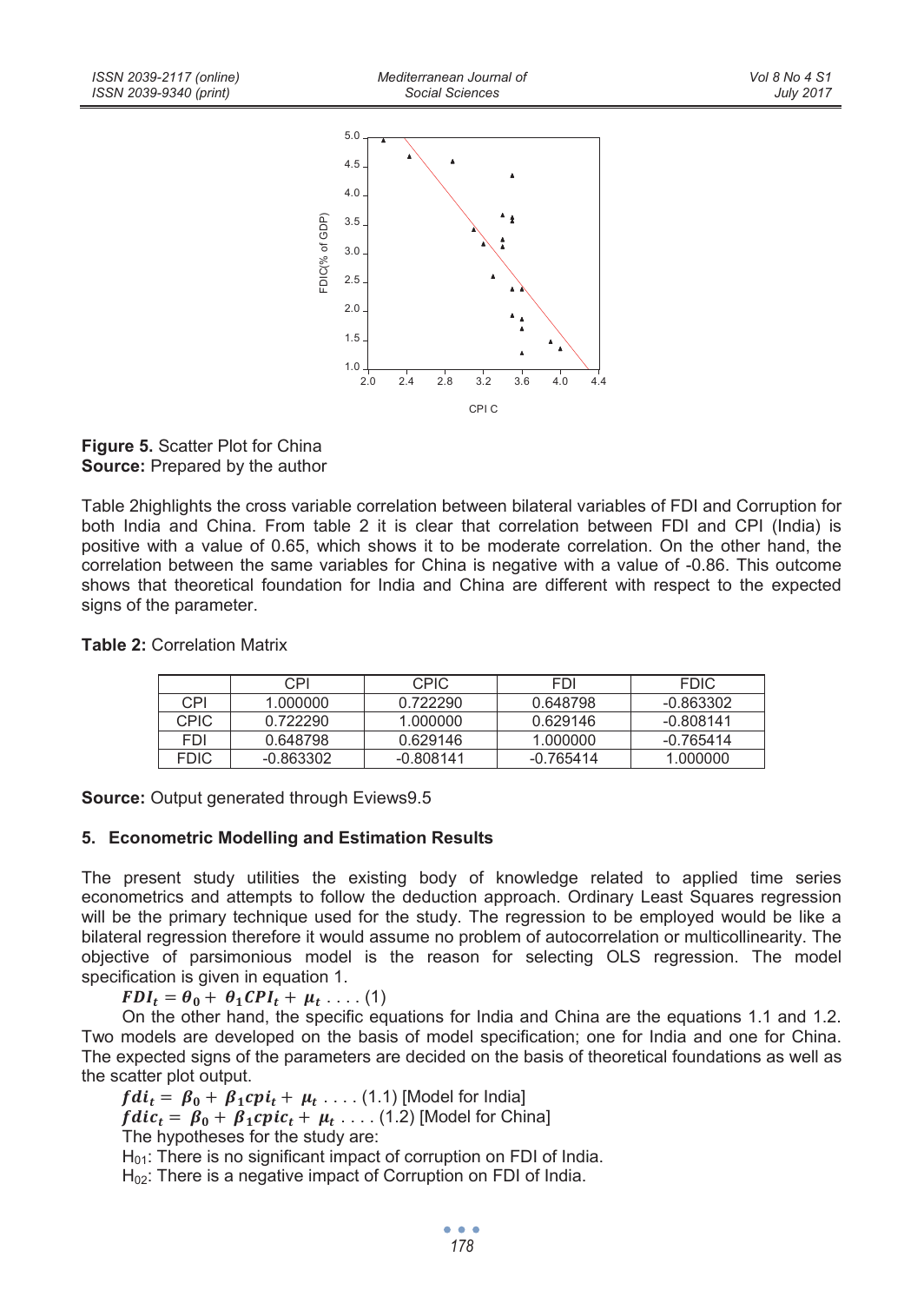H<sub>03</sub>: There is no significant impact of corruption on FDI of China.

H<sub>04</sub>: There is a negative impact of Corruption on FDI of China.

The output for model based on equation 1.1 is given in Table 3. Hypothesis 1 and 3 focus on the presence of significant impact of Corruption on FDI. Corruption here is represented by Corruption Perception Index and an increase in its value from 0 means decreasing corruption. Thus, the higher the index the less corrupt the country is. Nevertheless, hypothesis 1 and 3 ignores whether the relation is inverse or direct. For identifying that, hypothesis 2 and 4 are put in. A negative sign of the parameter indicates a positive impact of corruption on FDI. On the other, a positive sign indicates a negative impact of corruption on FDI. Table 3 presents the output for accepting/ rejecting hypothesis 1 and 2.

**Table 3:** OLS Output for India

| Variable          | <b>Coefficient</b><br><b>Std. Error</b><br>t-Statistic |                    |             |           |  |
|-------------------|--------------------------------------------------------|--------------------|-------------|-----------|--|
| CPI               | 1.447686                                               | 0.395268           | 3.662544    | $0.0018*$ |  |
| С                 | $-3.108162$                                            | 1.226789           | $-2.533575$ | $0.0208*$ |  |
| R-squared         | 0.427011                                               | Mean dependent var |             |           |  |
| F-statistic       | 13.41423<br>Durbin-Watson stat                         |                    |             | 1.150869  |  |
| Prob(F-statistic) | $0.001781*$                                            |                    |             |           |  |

**Source:** Output generated through Eviews9.5

As per the output, the model is significant having a probability value less than 0.05 (0.0017). The probability value of intercept and coefficient also suggest that null hypothesis of "no significant impact" is rejected. Therefore, there is a significant impact of CPI on FDI for India. The parameter of corruption has a positive sign indicating that there is a negative impact of corruption on FDI for India. In other words, a higher Corruption Perception Index for India indicates higher FDI Inflows expressed as percentage of GDP. Thus, H<sub>01</sub> is rejected while H<sub>02</sub> is accepted. **Annexure III** additionally shows the actual, fitted and residual graph for the regression model based on equation 1.1. Table 4 shows the output in the same fashion for China for the sample period 1995 to 2014.

**Table 4:** OLS Output for China

| <b>Dependent Variable: FDIC</b> |                    |                                  |             |           |  |  |
|---------------------------------|--------------------|----------------------------------|-------------|-----------|--|--|
| Variable                        | <b>Coefficient</b> | <b>Std. Error</b><br>t-Statistic |             |           |  |  |
| CPI C                           | $-2.089555$        | 0.379231                         | $-5.509982$ | $0.0000*$ |  |  |
|                                 | 9.972928           | 1.282072                         | 7.778759    | $0.0000*$ |  |  |
| R-squared                       | 0.627791           | Mean dependent var               |             | 2.965606  |  |  |
| F-statistic                     | 30.35990           | 0.680211<br>Durbin-Watson stat   |             |           |  |  |
| Prob(F-statistic)               | $0.000031*$        |                                  |             |           |  |  |

**Source:** Output generated through Eviews9.5

As per the output generated for model 2, the model is significant having a probability value less than 0.05 (0.0000). The probability value of intercept and coefficient also suggest that null hypothesis of "no significant impact" is rejected. Therefore, there is a significant impact of CPI on FDI for China. The parameter of corruption has a negative sign indicating that there is a positive impact of corruption on FDI for India. In other words, a lower Corruption Perception Index for China indicates higher FDI Inflows expressed as percentage of GDP. Thus,  $H_{03}$  and  $H_{04}$  both are rejected. **Annexure III** shows the actual, fitted and residual graph for the regression model based on equation 1.2. Table 5 presents the decision with respect to acceptance/ rejection of hypothesis for the study.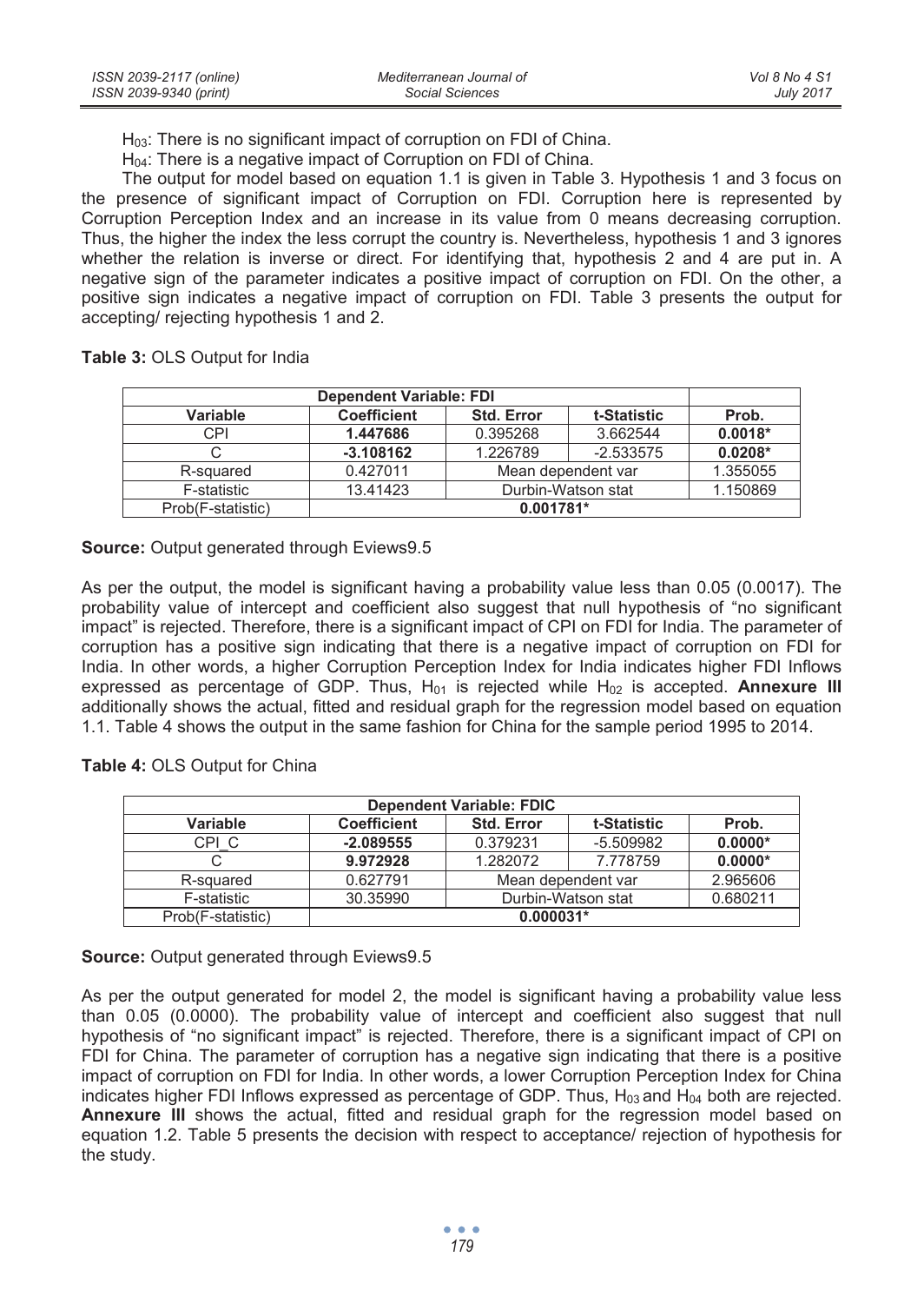### **Table 5:** Results of Hypothesis Testing

|   | S.No Hypothesis                                                             | Expected Sign of<br>Parameter | Actual Sign of<br>Parameter | Decision |
|---|-----------------------------------------------------------------------------|-------------------------------|-----------------------------|----------|
|   | $H01$ : There is no significant impact of<br>corruption on FDI of India.    | Not Applicable                | Not Applicable              | Rejected |
| 2 | $H_{02}$ : There is a negative impact of Corruption<br>on FDI of India.     | (+)                           | (+)                         | Accepted |
| 3 | $H_{03}$ : There is no significant impact of<br>corruption on FDI of China. | Not Applicable                | Not Applicable              | Rejected |
| 4 | $H04$ : There is a negative impact of Corruption<br>on FDI of China.        | (+)                           | (-)                         | Rejected |

**Source:** Prepared by the author

### **6. Conclusion**

Corruption is an important qualitative parameter for attracting Foreign Direct Investment. The sole quantitative variable as a proxy for Corruption is Corruption Perception Index. Corruption is immoral and negative but it can have both type of relationship with Foreign Direct Investment such as attracting FDI and flying off FDI. In this sense, the results of the study shows that FDI is significantly related to Corruption but there emerged an opposite decision for India and China in terms of parameter. For India, the sign of parameter suggests that corruption negatively affects the FDI while for China it is just the contrary, that is, there is a positive impact of Corruption on FDI. This shows evidence from India and China for presence of both types of relationship between Corruption and FDI. However, the inference is that Corruption and FDI have different relationship in different countries.

### **References**

Boatright, J. (2000). *Ethics and the Conduct of Business.* Third Edition. New Jersey: Prentice Hall.

- Buckley, P. J., & Casson, M. (1976). *The Future of the Multinational Enterprise.* MacMillan Press, London.
- Busse, L., Noboru, I., Morgan, M., David, P., Kenneth, S., & Tolga, Y. (1996). *The Perception of Corruption: A Market Discipline Approach.* Working Paper, Emory University, Atlanta, GA.
- Drabek, Z., & Payne, W. (1999). The Impact of Transparency on Foreign Direct Investment. *Staff Working Paper ERAD-99-02*, Geneva, World Trade Organization.
- Dunning, J. H. (1977). *Trade location of economic activity and the MNE: A search of an eclectic approach*, in B. Ohlin, P.O. Hesselborn and P.J. Wijkman (eds.), The International Allocation of Economic Activity. Macmillan, London.
- Dunning, J. H. (1988). The eclectic paradigm of international production: A restatement and some possible extensions. *Journal of International Business Studies, (19)*, 1.
- Habib, M., & Zurawicki, L. (2002). Corruption and Foreign Direct Investment. *Journal of International Business Studies, 33* (2), 291-307.
- Hines, J. (1995). Forbidden Payments: Foreign Bribery and American Business After 1977. *Working Paper 5266,* National Bureau of Economic Research, Cambridge.
- Hymer, S. H. (1960). *The International Operations of National Firms: A Study of Direct Foreign Investment.* PhD Dissertation. Published posthumously. The MIT Press, 1976. Cambridge, Mass.
- Jhingam, M. L. (2008). *Money, Banking, International Trade and Public Finance.* Delhi, DL: Vrinda Publications (P) Ltd.
- Kindleberger, C. P. (1969). *American Business Abroad.* Yale University Press, New Haven, CT, United States.
- Malta Conference. (1994). *Report of the Netherlands Ministry of Justice.* Proceedings of the 19th Conference of the European Ministers of Justice. La Valetta 14-15th of June, 1994. Strasbourg: Council of Europe Publishing.
- Sen, P. (1995). Foreign Direct Investment: A Solution to BOP Problems? *Economic and Political Weekly, 30* (30).
- Tanzi, V. (1998). Corruption Around the World: Causes, Consequences, Scope, and Cures. *IMF Working Paper WP/98/63*, International Monetary Fund, Washington, D.C.
- Vernon, R. (1966). International Investment and International Trade in the Product Cycle. *The Quarterly Journal*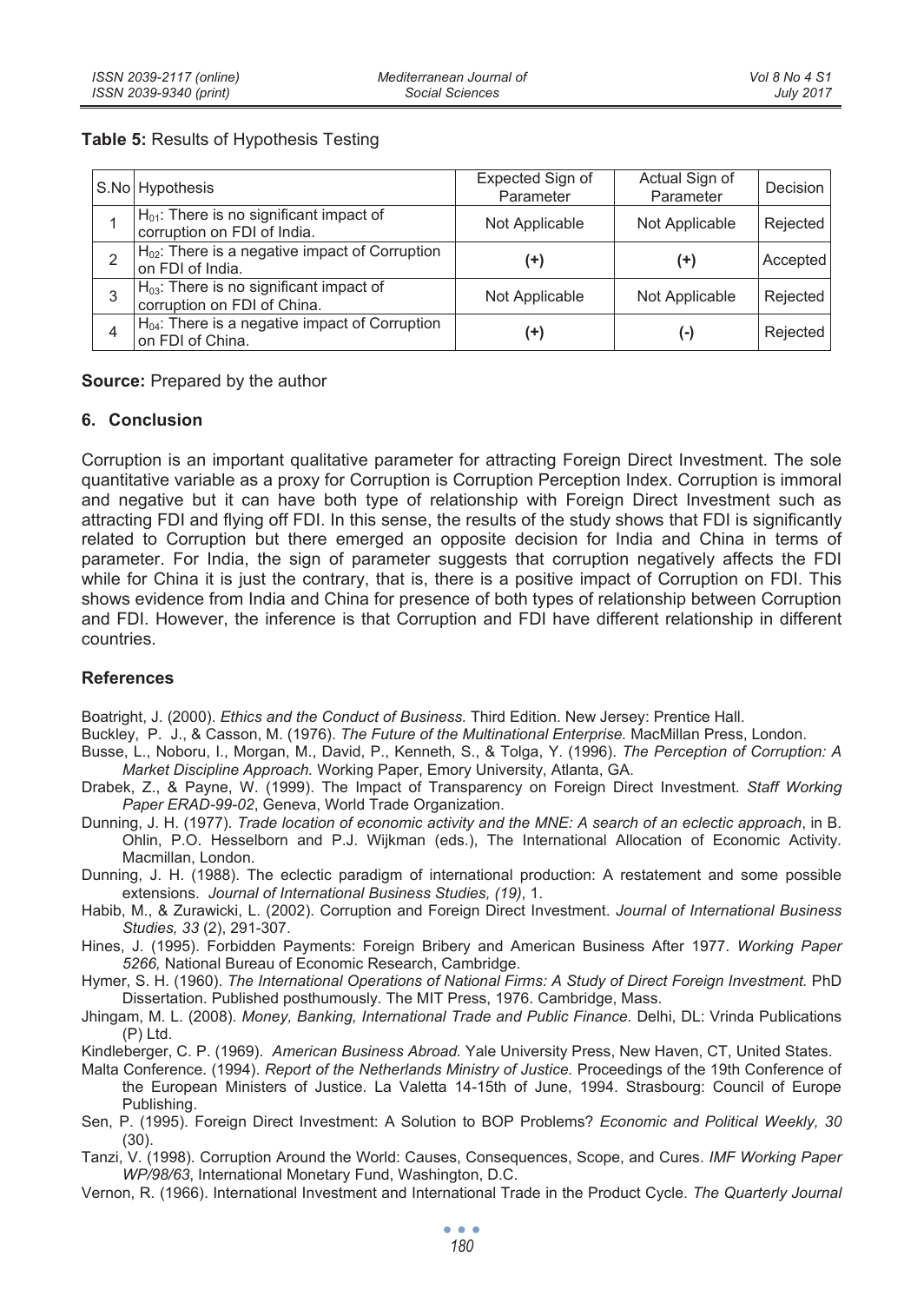| ISSN 2039-2117 (online) | Mediterranean Journal of | Vol 8 No 4 S1 |
|-------------------------|--------------------------|---------------|
| ISSN 2039-9340 (print)  | Social Sciences          | July 2017     |

*of Economics, 80* (2), 190-207. DOI: 10.2307/1880689

Wei, S. (2000). How Taxing is Corruption on International Investors? *The Review of Economics and Statistics, 82*(4), 1-12.

Wheeler, D., & Mody, A. (1992). International Investment Location Decisions: The Case of U.S. Firms. *Journal of International Economics, 33*, 57-76.

World Bank. (1996). *World Debt Tables: External Finance for Developing Countries.* Vol. 1 (Analysis and Summary Tables). Washington, D. C.

#### **Annexure I:** Variable Description

| <b>Name</b>                                      | <b>Description</b>                                                                                                                                                                                                                                              | Symbol      |
|--------------------------------------------------|-----------------------------------------------------------------------------------------------------------------------------------------------------------------------------------------------------------------------------------------------------------------|-------------|
| Corruption<br>Perception Index<br>for India      | Measured on the scale of 10 or 100 represented in the study at a uniform scale<br>of 10. A 0 score denoted full corruption while a 10 score denoted no corruption.<br>The data is taken from Transparency International for the period between 1995<br>to 2015. | <b>CPI</b>  |
| Corruption<br>Perception Index<br>for China      | Measured on the scale of 10 or 100 represented in the study at a uniform scale<br>of 10. A 0 score denoted full corruption while a 10 score denoted no corruption.<br>The data is taken from Transparency International for the period between 1995<br>to 2015. | <b>CPIC</b> |
| Foreign Direct<br>Investment Inflows<br>in India | Expressed as a percentage of GDP. The data is taken form UNCTAD for the<br>period 1995 to 2014.                                                                                                                                                                 | <b>FDI</b>  |
| Foreign Direct<br>Investment Inflows<br>In China | Expressed as a percentage of GDP. The data is taken form UNCTAD for the<br>period 1995 to 2014.                                                                                                                                                                 | <b>FDIC</b> |

#### **Source:** Prepared by the author

#### **Annexure II: Data Set**

| Year | <b>CPI</b> | <b>FDI</b> | <b>CPIC</b> | <b>FDIC</b> |
|------|------------|------------|-------------|-------------|
| 1995 | 2.78       | 0.582548   | 2.16        | 4.956738    |
| 1996 | 2.63       | 0.648819   | 2.43        | 4.677676    |
| 1997 | 2.75       | 0.856421   | 2.88        | 4.594409    |
| 1998 | 2.90       | 0.619131   | 3.50        | 4.349674    |
| 1999 | 2.90       | 0.478189   | 3.40        | 3.662753    |
| 2000 | 2.80       | 0.767012   | 3.10        | 3.413277    |
| 2001 | 2.70       | 1.134162   | 3.50        | 3.558802    |
| 2002 | 2.70       | 1.114905   | 3.50        | 3.623558    |
| 2003 | 2.80       | 0.730736   | 3.40        | 3.241705    |
| 2004 | 2.80       | 0.807566   | 3.40        | 3.117750    |
| 2005 | 2.90       | 0.910063   | 3.20        | 3.165654    |
| 2006 | 3.30       | 2.144478   | 3.30        | 2.603305    |
| 2007 | 3.50       | 2.101789   | 3.50        | 2.383311    |
| 2008 | 3.40       | 3.639745   | 3.60        | 2.381909    |
| 2009 | 3.40       | 2.662730   | 3.60        | 1.860754    |
| 2010 | 3.30       | 1.608233   | 3.50        | 1.928372    |
| 2011 | 3.10       | 1.874670   | 3.60        | 1.695071    |
| 2012 | 3.60       | 1.278472   | 3.90        | 1.471302    |
| 2013 | 3.60       | 1.455232   | 4.00        | 1.349616    |
| 2014 | 3.80       | 1.686200   | 3.60        | 1.276489    |

**Source:** UNCTAD Statistics Database &Transparency International

 $\bullet$   $\bullet$   $\bullet$ *181*